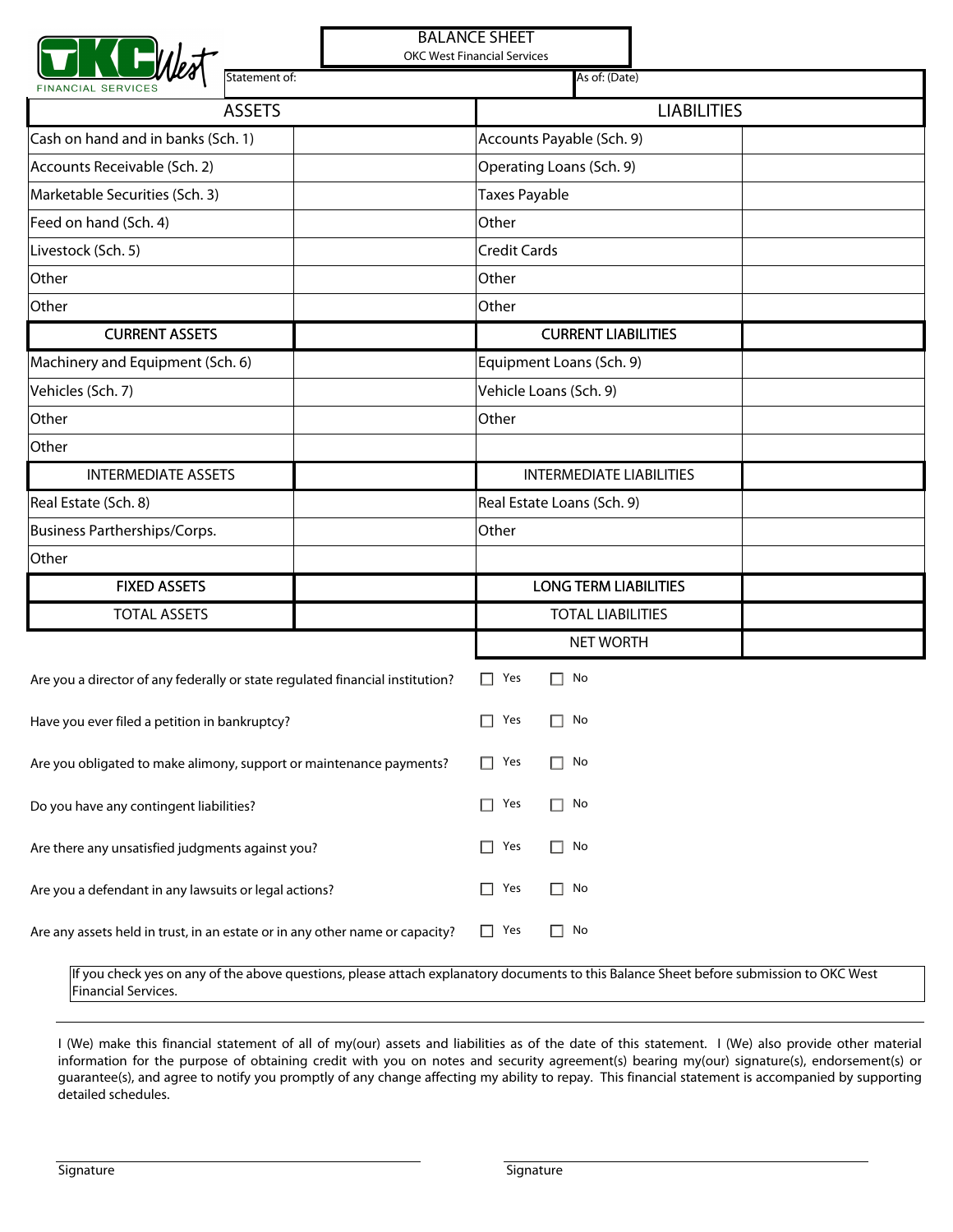

## BALANCE SHEET/Schedules

OKC West Financial Services

Statement of: As of: (Date)

#### Schedule 1 - Cash on hand and in banks

| Type of Account (Checking, Savings, etc.) | <b>Bank Name</b> | Amount |
|-------------------------------------------|------------------|--------|
|                                           |                  |        |
|                                           |                  |        |
|                                           |                  |        |
|                                           |                  |        |
|                                           | <b>TOTAL</b>     |        |

### Schedule 2 - Accounts/Notes Receivable

| Name of Debtor | Due Date / Terms of Payment | Amount Due |
|----------------|-----------------------------|------------|
|                |                             |            |
|                |                             |            |
|                |                             |            |
|                |                             |            |
|                | <b>TOTAL</b>                |            |

### Schedule 3 - Marketable Securities (Stocks)

| Name of Security | Share Price/Shares Owned | <b>Total Value</b> |
|------------------|--------------------------|--------------------|
|                  |                          |                    |
|                  |                          |                    |
|                  |                          |                    |
|                  |                          |                    |
|                  | <b>TOTAL</b>             |                    |

### Schedule 4 - Feed on hand

| Feed Type | Value Per Unit | <b>Total Value</b> |
|-----------|----------------|--------------------|
|           |                |                    |
|           |                |                    |
|           |                |                    |
|           |                |                    |
|           |                |                    |
|           |                |                    |
|           |                |                    |
|           | <b>TOTAL</b>   |                    |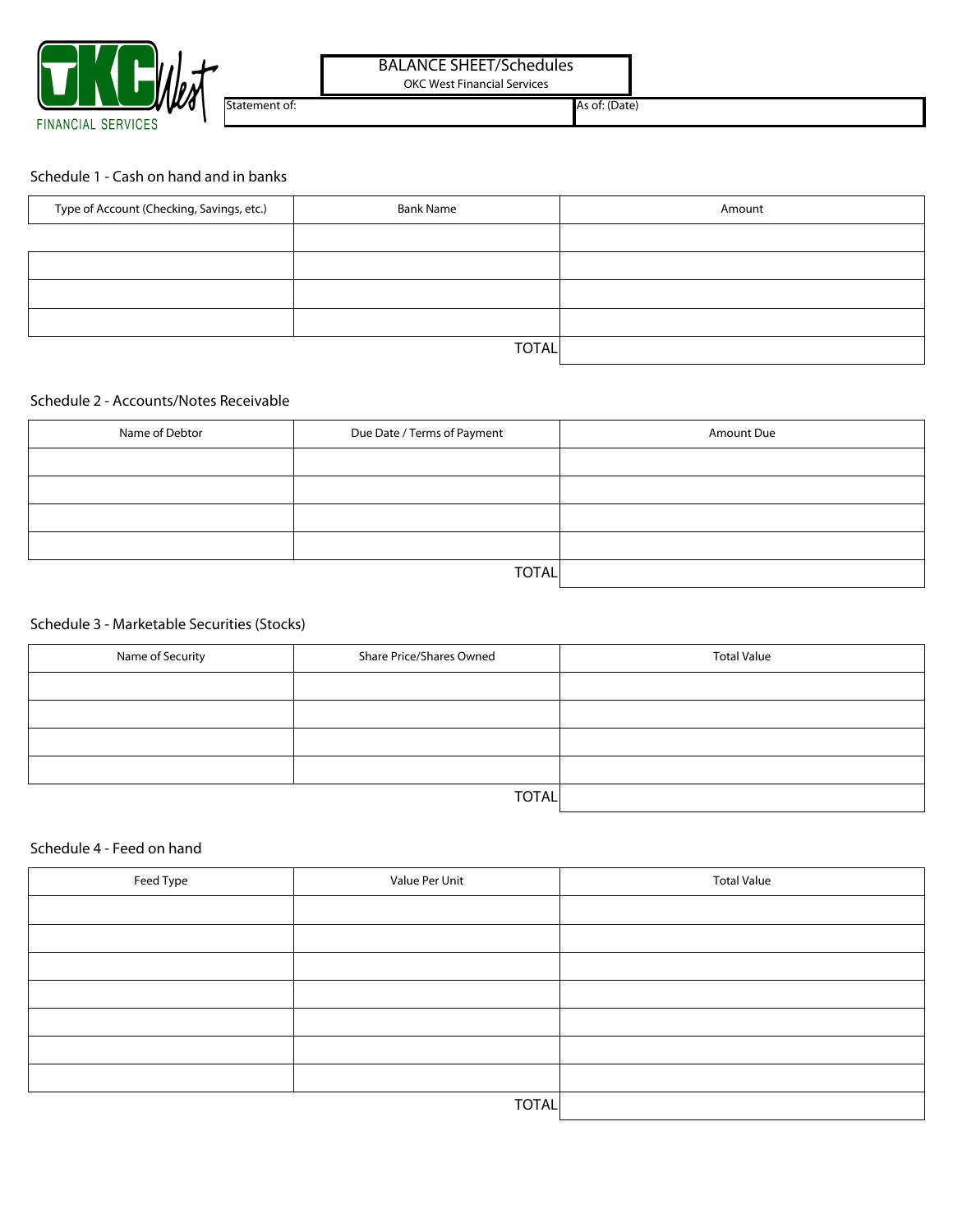

# BALANCE SHEET/Schedules

OKC West Financial Services

Statement of: As of: (Date)

Schedule 5 - Livestock

| Type/Kind | <b>Head Count</b> | Sex/Age | Average Weight | Value per Pound | <b>Total Value</b> |
|-----------|-------------------|---------|----------------|-----------------|--------------------|
|           |                   |         |                |                 |                    |
|           |                   |         |                |                 |                    |
|           |                   |         |                |                 |                    |
|           |                   |         |                |                 |                    |
|           |                   |         |                |                 |                    |
|           |                   |         |                |                 |                    |
|           |                   |         |                |                 |                    |
|           |                   |         |                |                 |                    |
|           |                   |         |                |                 |                    |
|           |                   |         |                |                 |                    |
|           |                   |         |                |                 |                    |
|           |                   |         |                | TOTAL           |                    |

## Schedule 6 - Machinery and Equipment

| Description | Make/Model | Lien Holder | <b>Total Value</b> |
|-------------|------------|-------------|--------------------|
|             |            |             |                    |
|             |            |             |                    |
|             |            |             |                    |
|             |            |             |                    |
|             |            |             |                    |
|             |            |             |                    |
|             |            |             |                    |
|             |            |             |                    |

### Schedule 7 - Vehicles

| Description | Make/Model | Lien Holder | <b>Total Value</b> |
|-------------|------------|-------------|--------------------|
|             |            |             |                    |
|             |            |             |                    |
|             |            |             |                    |
|             |            |             |                    |
|             |            |             |                    |
|             |            |             |                    |
|             |            |             |                    |
|             | TOTAL      |             |                    |